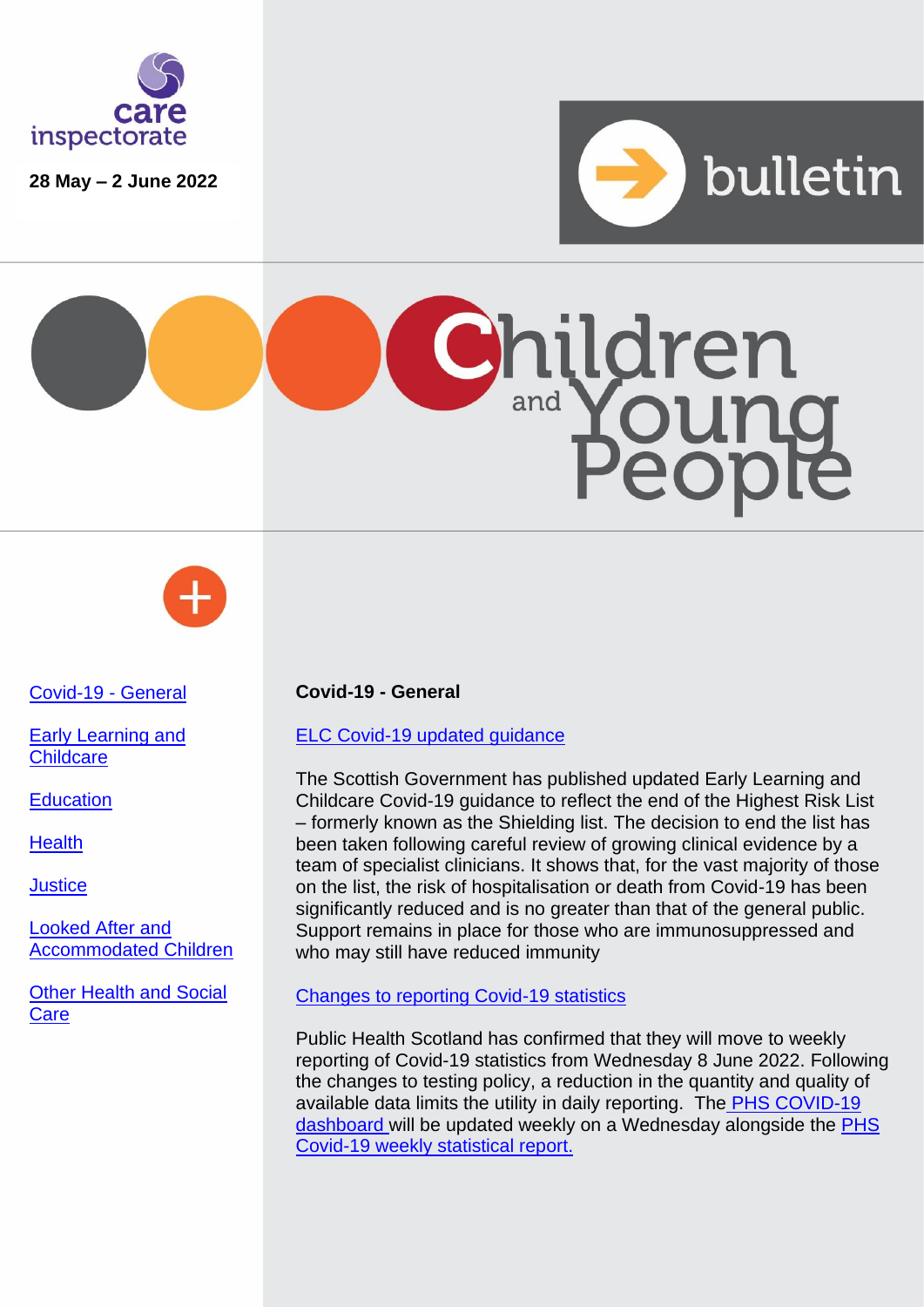

# [UK Government responds to committee report on its preparedness for Covid-19](https://committees.parliament.uk/publications/22462/documents/165547/default/)

The Public Accounts Committee has published the UK Government's response to its report on the Government's preparedness for the Covid-19 pandemic: lessons for government risk, which was published on 23 March 2022. The Government's response notes the recommendations made by the Public Account Committee in its original report and provides information on the Government's progress on these recommendations.

# <span id="page-1-0"></span>**Early Learning and Childcare**

### [Monkeypox guidance for ELC settings](https://www.who.int/emergencies/disease-outbreak-news/item/2022-DON388)

New guidance from the Work Health Organisation (WHO) has states that 'Contacts without symptoms can continue routine daily activities such as going to work and attending school…It may, however, be prudent to exclude pre-school children from day care, nursery or other group settings.' Specific advice from the UK Health Security Agency (UKHSA) is that any childcare settings who are identified by local health protection teams through contract tracing will be 'provided with expert advice on any actions that are required.

### <span id="page-1-1"></span>**Education**

#### [Education inspection to resume in new academic year](https://education.gov.scot/education-scotland/news-and-events/news/routine-education-inspections-to-resume-in-new-academic-year/)

Scotland's education inspection programme will resume at the beginning of the new academic year. Education Scotland paused its programme of routine inspections in March 2020 in response to COVID-19 and deployed its HM Inspectors to alternative duties to support education staff during the pandemic. Education Scotland will provide further advice on how HM Inspectors will take account of the current context, the challenges schools and settings face and the impact of the pandemic.

#### <span id="page-1-2"></span>**Health**

### [PickUpMyPeriod locator app](https://www.gov.scot/news/over-1000-locations-on-period-product-locator-app/)

The Scottish Government has announced the PickUpMyPeriod locator app now links to over 1,000 places to help people find free period products. Shona Robison also marked World Menstrual Hygiene Day by highlighting £100,000 of Scottish Government support for a project in Rwanda to help people make and sell reusable period products in their communities.

### [NHS Education Scotland Survey](https://www.careinspectorate.com/images/Digital_Survey_Poster3.pdf?utm_medium=email&utm_source=govdelivery)

NHS Education Scotland is conducting a survey to gather information which will be used to support the development of digital skills and confidence across Scotland's health and social care workforce. The survey is for everyone working in health and care, whether you are very confident with digital technology, or completely new to it.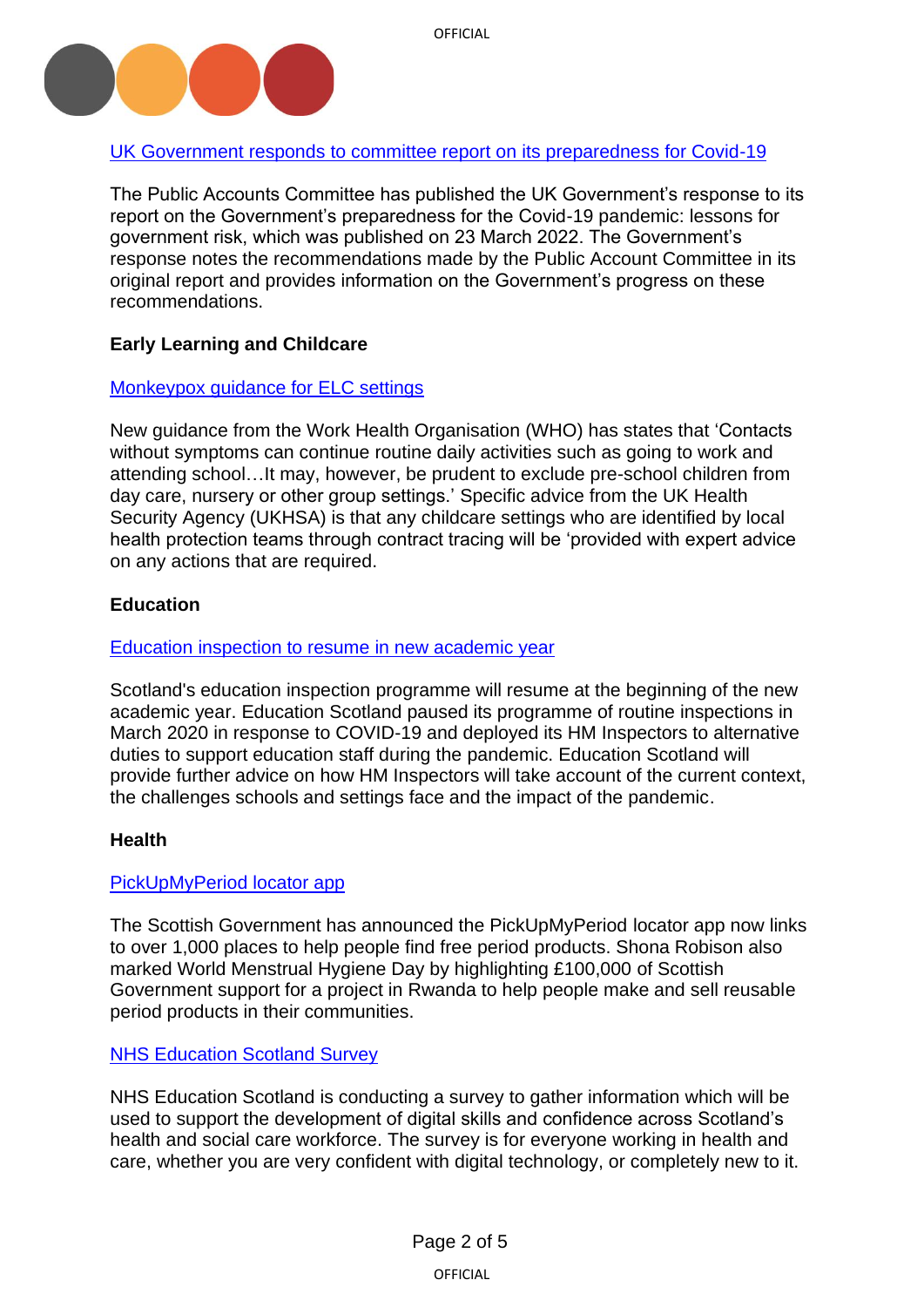

[SCMA Happy Teeth](https://www.childminding.org/learn-with-scma/happy-teeth?utm_medium=email&utm_source=govdelivery) webpage

The Scottish Childminding Association (SCMA) is encouraging childminders to support good oral care with their minded children and families with plenty of useful resources, tools and learning opportunities available through 'Happy Teeth'. 'Happy Teeth' is a three-year project funded by the Scottish Government's [Oral Health](https://www.gov.scot/publications/oral-health-community-challenge-fund-grant-recipients-july-2019-to-march-2022/)  [Community Challenge Fund.](https://www.gov.scot/publications/oral-health-community-challenge-fund-grant-recipients-july-2019-to-march-2022/) Working alongside the [NHS Childsmile Programme](http://www.child-smile.org.uk/) to provide support and opportunities for childminders across Scotland, to encourage and implement supervised tooth-brushing within their settings and within the child's own home.

### <span id="page-2-0"></span>**Justice**

### [CYCJ launch new podcast](https://www.cycj.org.uk/resource/creative-conversations-with-cycj-podcast/)

Children and Young People's Centre for Justice has announced it is launching a new podcast called, 'Creative Conversations with CYCJ'. CYCJ's new podcast is a space to discuss, debate and question justice with children and young people. They will be speaking with members of CYCJ and guests about a variety of issues, Episode one is available now.

# <span id="page-2-1"></span>**Looked After and Accommodated Children**

### [Committee approves legislation on cross-border placements](https://digitalpublications.parliament.scot/Committees/Report/ECYP/2022/6/1/61409906-4a55-4ece-9930-6e59389cfbc8#Introduction)

The Scottish Parliament's Education, Children and Young People Committee has approved The Cross-Border Placements (Effect of Deprivation of Liberty Orders) (Scotland) Regulations 2022. The Regulations provide for a Deprivation of Liberty Order made in England, Wales or Northern Ireland to be recognised in Scotland and treated as if it were a Compulsory Supervision Order.

# <span id="page-2-2"></span>**Other Health and Social Care**

### [Services for children and young people in Orkney](https://www.careinspectorate.com/index.php/news/6695-services-for-children-and-young-people-in-orkney)

The Care Inspectorate has published a second progress review following a joint inspection of services for children and young people in need of care and protection in Orkney. An earlier joint inspection carried out by the Care Inspectorate and partner organisations between August and October 2019 identified weaknesses in the way services were led and delivered. The progress report follows up on two remaining priority areas for improvement needed across services, the ability to evidence the difference changes were making to children and that children's lives were improving, and also the involvement of children and families in decisions about their lives. There is evidence of key improvements, and given the progress made and the commitment of leaders to continued improvement, there will be no further formal reviews specifically related to the 2019 inspection. However, the partnership will be asked to report and provide evidence on their progress by March 2023.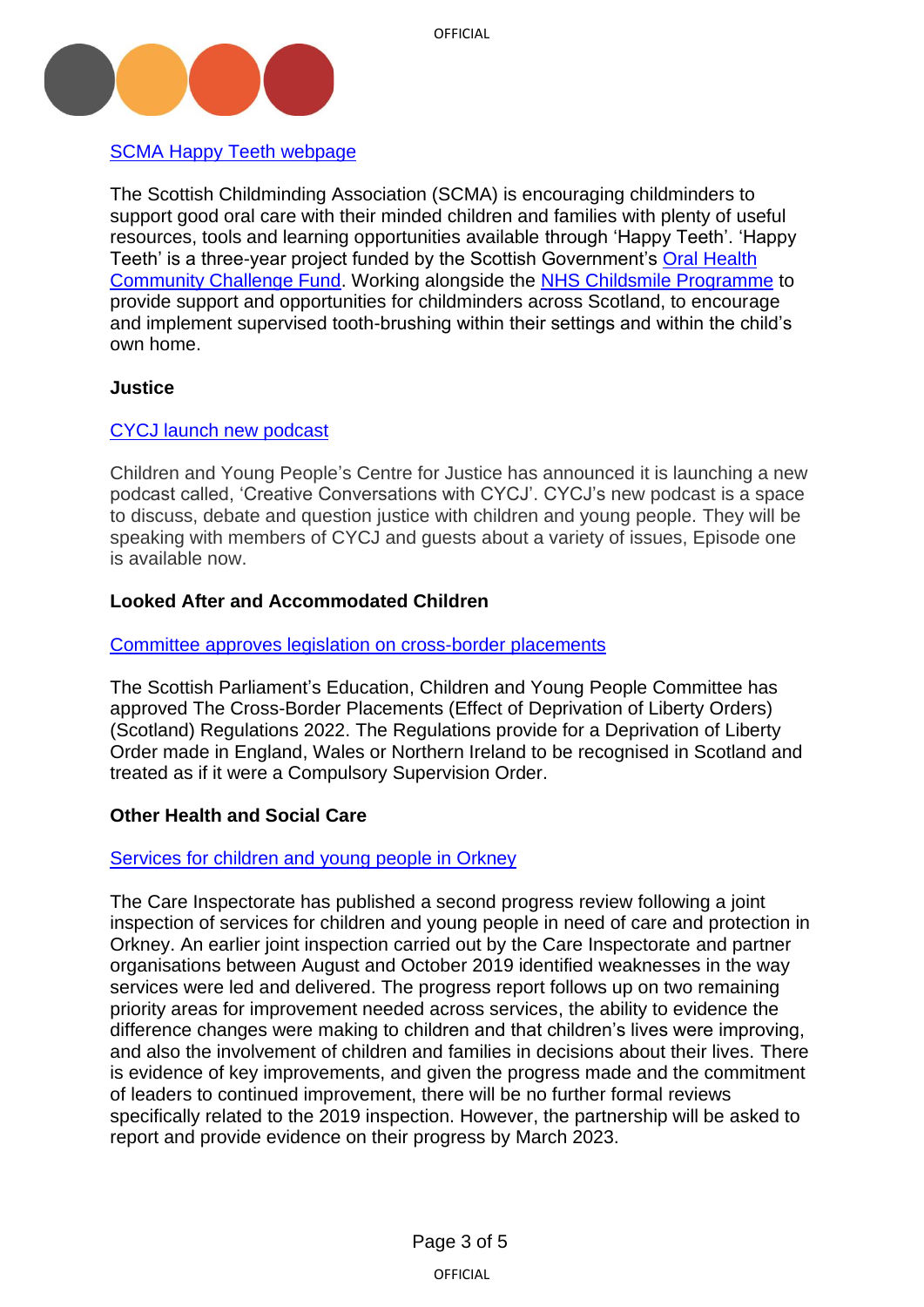

### [NHS Festival of Learning](https://www.nes.scot.nhs.uk/news/new-remote-and-rural-festival-of-learning-on-skye-will-promote-best-practice-in-the-delivery-of-remote-and-rural-health-and-social-care/)

NHS Education for Scotland (NES) has published an outline of the contents of its upcoming Remote and Rural Festival of Learning (FoL), set to take place on Skye from 19-30 September. FoL will bring together health and social care professionals and community members to deliver a diverse range of models of health and social care, practice, education, training, and digital innovation. The festival will support the development of the National Centre for Remote and Rural Health and Social Care. (NES) is leading the development and establishment of the Centre on behalf of the Scottish Government with a proposed launch date of spring 2023

### [BASW Social Work Policy Panel](https://www.basw.co.uk/media/news/2022/may/social-work-policy-panel)

The British Association of Social Work (BASW) has announced the next meeting of the Social Work Policy Panel takes place on Tuesday 7 June, 13.00-14.30. The panel is a space for front-line social workers to share their views and experiences with policymakers to help improve specific areas of social work practice. The theme of the next meeting will be "Professional social work now and in the future."

[RCN independent report calls for significant change and multi-year strategy](https://www.rcn.org.uk/news-and-events/news/uk-rcn-leaders-commit-to-significant-change-called-for-in-external-review-260522)

The Royal College of Nursing (RCN) has released an independent report from KPMG as part of RCN Council's review of its governance. The report makes 25 recommendations across four broad themes and calls for clear articulation of member involvement in decision making and the principles for co-productions and co-creation between RCN members and its staff. RCN announced it intends to set a 2023-2028 strategy by this autumn following member engagement.

### [Report on social work's capacity](https://socialworkscotland.org/social-work-in-scotland-is-at-a-critical-tipping-point-report-says/)

A report has been published by Social Work Scotland on the social work profession capacity across Scotland. 'Setting the Bar' reportedly shows that social work is facing challenges in rising demand, a lack of understanding of the profession, cuts to local authority budgets and increased administrative burdens. However, the report also documents that social workers are committed to the values of social work and making a difference to people.

#### [Resource Spending Review 2022 published by Scottish Government](https://www.gov.scot/publications/ministerial-statement-resource-spending-review-framework/)

Kate Forbes, Finance and Economy Secretary, delivered a statement on the Scottish Government's [Resource Spending Review](https://www.gov.scot/publications/scottish-resource-spending-review/) 2022 detailing how the Government will invest over £180 billion to deliver on its key priorities over the coming years. A [Medium-Term Financial Strategy](https://www.gov.scot/publications/scotlands-fiscal-outlook-scottish-governments-medium-term-financial-strategy-2/) has also been published which sets out the medium-term economic and fiscal outlook and provides the context for the Scottish Government's spending decisions.